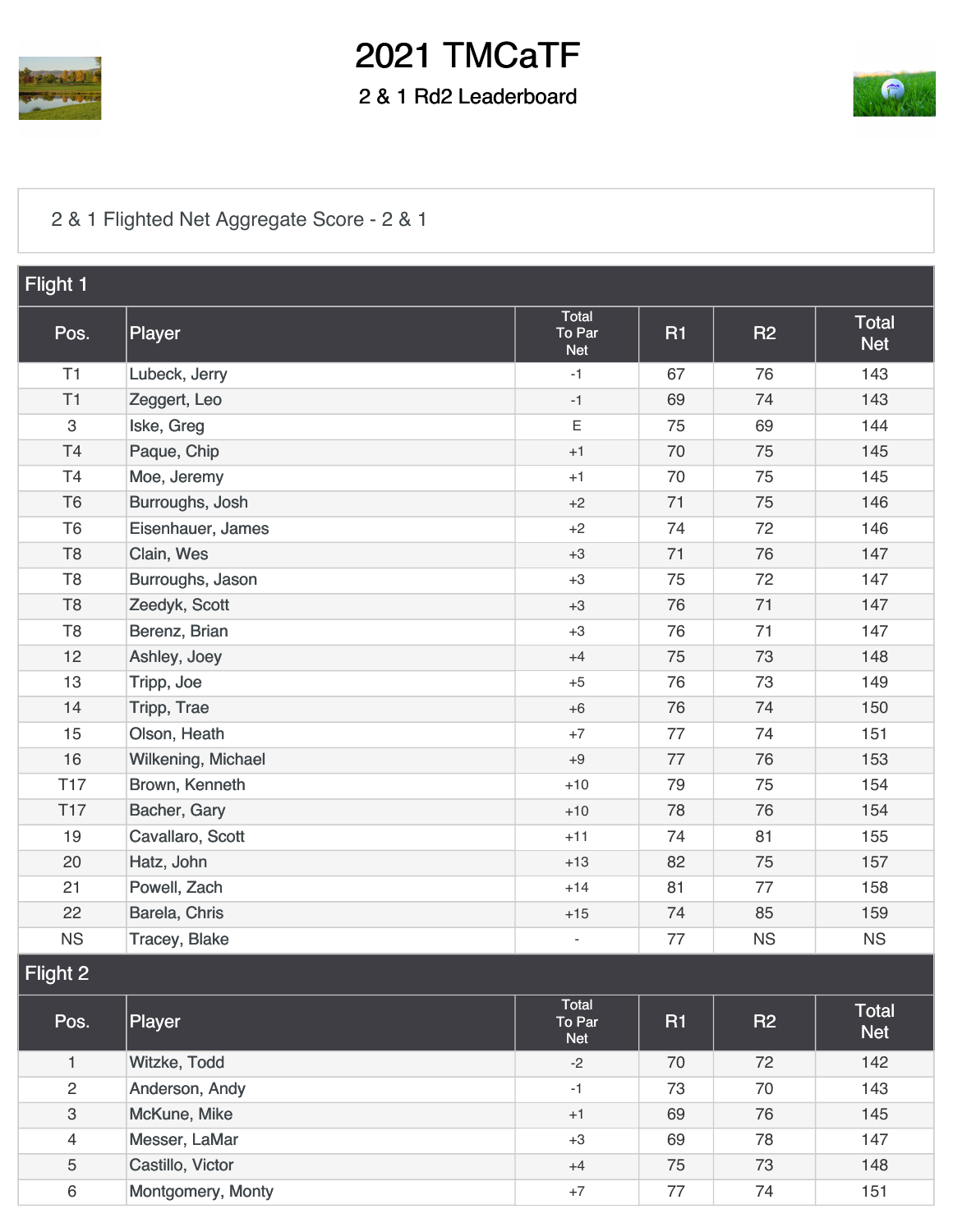

# 2021 TMCaTF

#### 2 & 1 Rd2 Leaderboard



| $\overline{7}$  | Hoffman, Terry    | $+8$  | 77 | 75 | 152 |
|-----------------|-------------------|-------|----|----|-----|
| T <sub>8</sub>  | Horan, Tony       | $+9$  | 76 | 77 | 153 |
| T <sub>8</sub>  | Schmidt, Greg     | $+9$  | 78 | 75 | 153 |
| T <sub>10</sub> | Kelleher, Mike    | $+10$ | 71 | 83 | 154 |
| T <sub>10</sub> | Braun, Don        | $+10$ | 76 | 78 | 154 |
| T <sub>12</sub> | Anderson, Tony    | $+11$ | 74 | 81 | 155 |
| T <sub>12</sub> | Ross, Derek       | $+11$ | 76 | 79 | 155 |
| 14              | Sullings, Ricky   | $+12$ | 78 | 78 | 156 |
| T <sub>15</sub> | Barnes, Colton    | $+13$ | 81 | 76 | 157 |
| T <sub>15</sub> | Bay, Tom          | $+13$ | 83 | 74 | 157 |
| T <sub>17</sub> | Gutowski, Ken     | $+15$ | 81 | 78 | 159 |
| T <sub>17</sub> | King, Josh        | $+15$ | 78 | 81 | 159 |
| 19              | Flanagan, BJ      | $+16$ | 73 | 87 | 160 |
| 20              | Sitnik, Jim       | $+19$ | 82 | 81 | 163 |
| T <sub>21</sub> | Weeks, Sandy      | $+21$ | 85 | 80 | 165 |
| T <sub>21</sub> | Chesley, Jim      | $+21$ | 86 | 79 | 165 |
| T <sub>23</sub> | Anderson, Stu     | $+27$ | 85 | 86 | 171 |
| T <sub>23</sub> | DiNapoli, Patrick | $+27$ | 87 | 84 | 171 |

Flight 3

| Pos.            | Player             | Total<br>To Par<br><b>Net</b> | <b>R1</b> | <b>R2</b> | <b>Total</b><br><b>Net</b> |
|-----------------|--------------------|-------------------------------|-----------|-----------|----------------------------|
| 1               | Crispino, William  | $+3$                          | 72        | 75        | 147                        |
| T <sub>2</sub>  | McCune, Larry      | $+4$                          | 75        | 73        | 148                        |
| T <sub>2</sub>  | Michie, Keith      | $+4$                          | 74        | 74        | 148                        |
| T <sub>2</sub>  | Gupta, Bim         | $+4$                          | 77        | 71        | 148                        |
| $\sqrt{5}$      | Powell, Jim        | $+5$                          | 74        | 75        | 149                        |
| T <sub>6</sub>  | Alexander, Vincent | $+8$                          | 77        | 75        | 152                        |
| T <sub>6</sub>  | Peirano, Curtis    | $+8$                          | 78        | 74        | 152                        |
| T <sub>6</sub>  | Bettin, Robert     | $+8$                          | 71        | 81        | 152                        |
| T <sub>6</sub>  | Supanich, Mike     | $+8$                          | 77        | 75        | 152                        |
| 10              | Ingold, Cris       | $+9$                          | 79        | 74        | 153                        |
| T <sub>11</sub> | Reilly, Bob        | $+12$                         | 78        | 78        | 156                        |
| T <sub>11</sub> | Warnecke, Keith    | $+12$                         | 79        | 77        | 156                        |
| 13              | Gaughen, Mike      | $+13$                         | 76        | 81        | 157                        |
| T <sub>14</sub> | Rendon, John       | $+15$                         | 83        | 76        | 159                        |
| T14             | Feese, Greg        | $+15$                         | 82        | 77        | 159                        |
| T16             | Cranford, Tony     | $+17$                         | 79        | 82        | 161                        |
| T <sub>16</sub> | Balfanz, David     | $+17$                         | 77        | 84        | 161                        |
| T16             | Bear, Tom          | $+17$                         | 76        | 85        | 161                        |